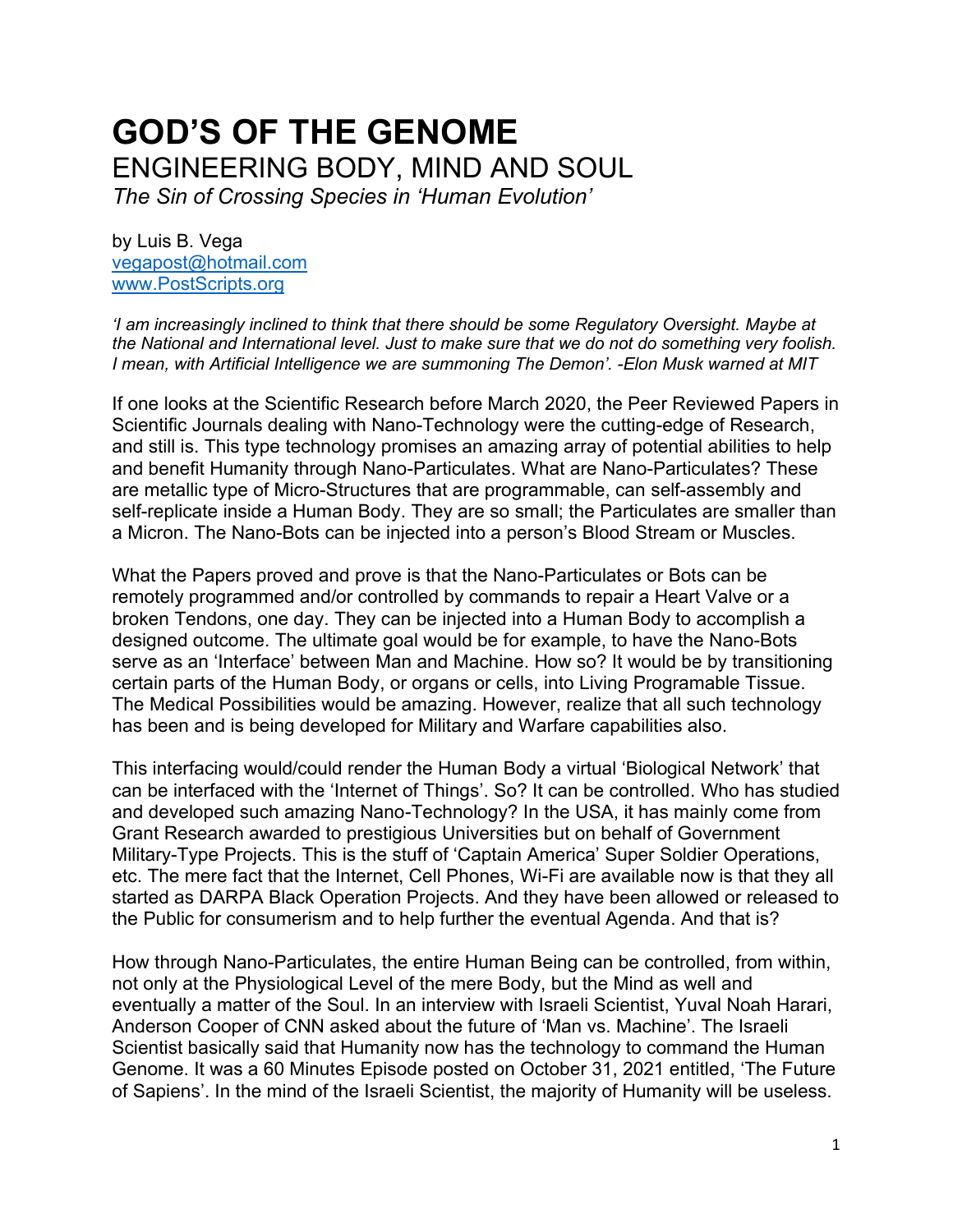# **A Biological Caste System**

Now what that will translate to the Eugenicists, is that certain Humans then need not exist. Harari clearly declared that in the coming years, there will be the 'Greatest Inequality' in Society in all of Human History. That is already fact in 2021. Proof? The New Zealand Prime Minister grinned when asked that due to the perpetual Lockdowns and Tyrannical Mandates, it was going to create a 2-Class Society. The Injected with all the 'Freedoms' allowed, and then the Non-Injected that will be subjected to Persecution.

Harari talked about now having 'Different Biological Castes' as those in certain countries will be able to afford such Technological Integration. Harari, a PhD in History made the comparison how in Ancient Cultures, the ability to master Language unified enough People to cluster and emerge as a 'Civilized' and organized Society. And for what purpose? To ward-off and eliminate the 'Neanderthals' what prevented their 'Evolution'. Translation? He stated that Humanity has reached such a Synthesis of needed change.

That this 'Evolution' will either have the Masses 'Cooperate' in this 'Unification' for their 'good' of course. Or if not, like Neanderthals, they will have to be dealt with. How so? That they too need to become 'Extinct'. Hello Genocide. And what better way than through a U.N. led COVID Plandemic as a façade and cover to do this dastardly deed. Harari, wisely and honestly asked himself, where is all the Data going to and who is controlling it and what are they using it for? Harari, though naively proposed 3 Protocols in going forward with the new Data Mining frenzy that is being also collected every time someone takes the COVID-19 Injections.

*1- Every time Data is collected from an Individual, it should be used to benefit the Individual, not the DATA Collector.*

*2-Whenever there is a measure to increase Surveillance, that in kind, there should be an equal proportion of Surveillance allowed of said Company collecting the Data.*

*3. That all Data Collections, be it Medical in particular as it was in Israel in how the Government allowed Pfizer to acquire over 90% of People's Medical records and DNA, that no Data is to be concentration into one single 'Corporation' and Entity.*

Well, Harari even stated, if not, then this is exactly the Protocols that will lead to Tyranny. This is the plan. Can one say? Mark of the Beast? AntiChrist? The coming Tribulation Period? Yes. It will be unfortunately how such 1-2-3 Protocols are even being developed and implemented now. Then Harari used a term, 'To Hack a Human'. He defined it as, 'Getting to know a person, better than they know themselves'. And this by all the information and Data collected over all Social Media Platforms, Internet Searches, Buying Patterns, Credit Card Purchases, etc.

Consider the Beast's number 666 and the link to Nano-Particulates and the COVID Injection. It is what is in them. Graphene, a key ingredient in the COVID-19 Shots, on a molecular level is a single layer of Carbon Atoms. The 666 association? Carbon has 6 Protons, 6 Neutrons and 6 Electrons (6-6-6). Carbon is the elementary 'Building Blocks' of Organic Matter, such as a Human Body. It is complimentary and why chosen.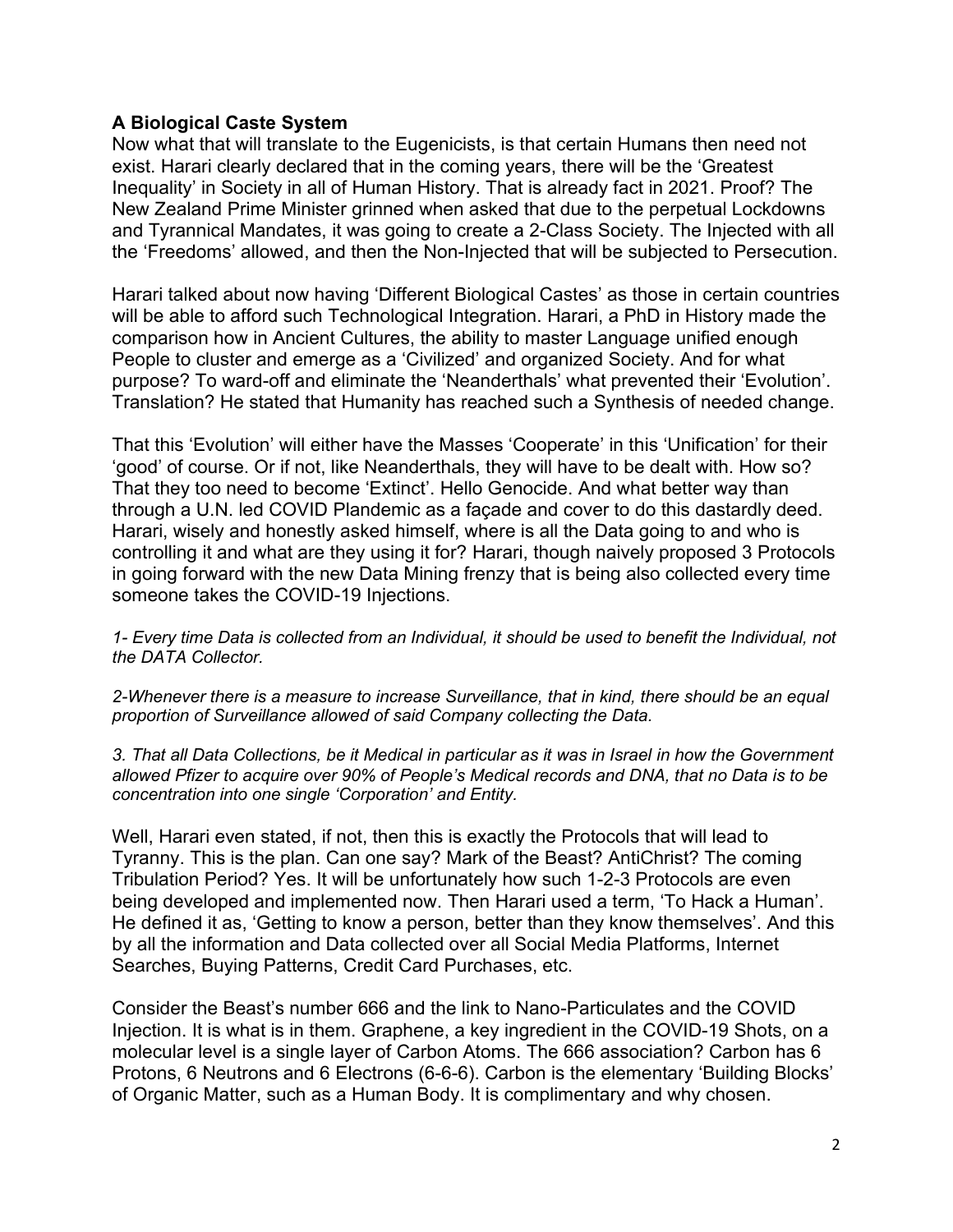# **It is an Experiment**

What others have alerted the World is that such individuals like in Moderna, who had never been in the 'Vaccine' Business before, have publicly come out to say that with such Data, they can actually 'Hack into the Genome' of Adam. And thanks to what or how? Thanks to Nano-Technology that has now been proven exists in many of their COVID-19 Injections being given to Billions in the World. Well, many do ague, not all the COVID-19 Vials appear to have the same Ingredients.

This is true and has been found to be the case. But one knows why? It is because this Emergency Authorization Use that said COVID-19 Injections that are being pushed on the Masses is just that, an Experiment. And in a Clinical and Scientific Experiment, you need Control Samples, or those that get a Placebo or no lethal dose. And depending on one's Body Chemistry and Physiology, that is why some People drop dead right after getting the COVID-19 Shots, others within days, weeks or months. This is also the reason for the Boosters as they are injecting the People with more of the same. It is not about given or obtaining 'Safe and Effective' Immunity. It is about the Graphene.

It is about delivering into the Human Body enough (6-6-6) Nano-Particulates to convert the entire Human Body into a Living and Breathing Biometric Network to eventually be connected to the Block Chain for one's Digital Wallet, Medical History, Criminal History, Political Affiliation, Religion and eventually whom will one give one's Soul to in Worship. Harari then did breakdown the opposing 'Intelligences' at play here. You have on one hand, Human Intelligence and then A.I. Intelligence, Artificial Intelligence. The problem? Humans have Consciousness and Morals. A.I., does not. Science does not either.

So, in order of the next Leap Forward of Human Evolution to be successful, in the eyes of the Luciferian Eugenicists, either Humanity has to be devoid of 'Morality' and Consciousness or enough to allow such merging of Man with A.I. and beyond. Or those that will be the 'Neanderthals' that resist or be the 'Hesitant' ones, will need to be taken out of the equation, by whatever means necessary to cause 'their extinction'. And since it will be a matter of 'Science', no need to be 'conscionable' about murdering them.

Harari made a chilling prediction that in 20 years, (if Jesus does not return by then), that A.I. will have to be programmed to have a measure of 'Ethics' as to who to 'Kill'. He concluded the interview by stating that he did not what 'to prophesize' but that the control of A.I. requires the 'Cooperation' of that which goes beyond a mere country. Yet this hope will not be realized as it will be what exactly will happen as all Power and Control will be centralized in a coming World Savior. And the new 'Technology' will not be for one's benefit but for its destruction in their coming Brave New World.

Why would such 'Neanderthals' object to this, 'Next Stage of Human Evolution'? Primarily, Human Consciousness and Morality stems from the only True Creator, YHVH. He made and gave an explicit command to all Species to only reproduce after their 'Own Kind'. So, any cross-Species or 'Hybrids' was and is in violence of YHVH' Prime Directive. Yet, this is what, according to the Bible, Lucifer, many of his Fallen Angels and Watchers did on purpose and are doing; now through COVID Injections.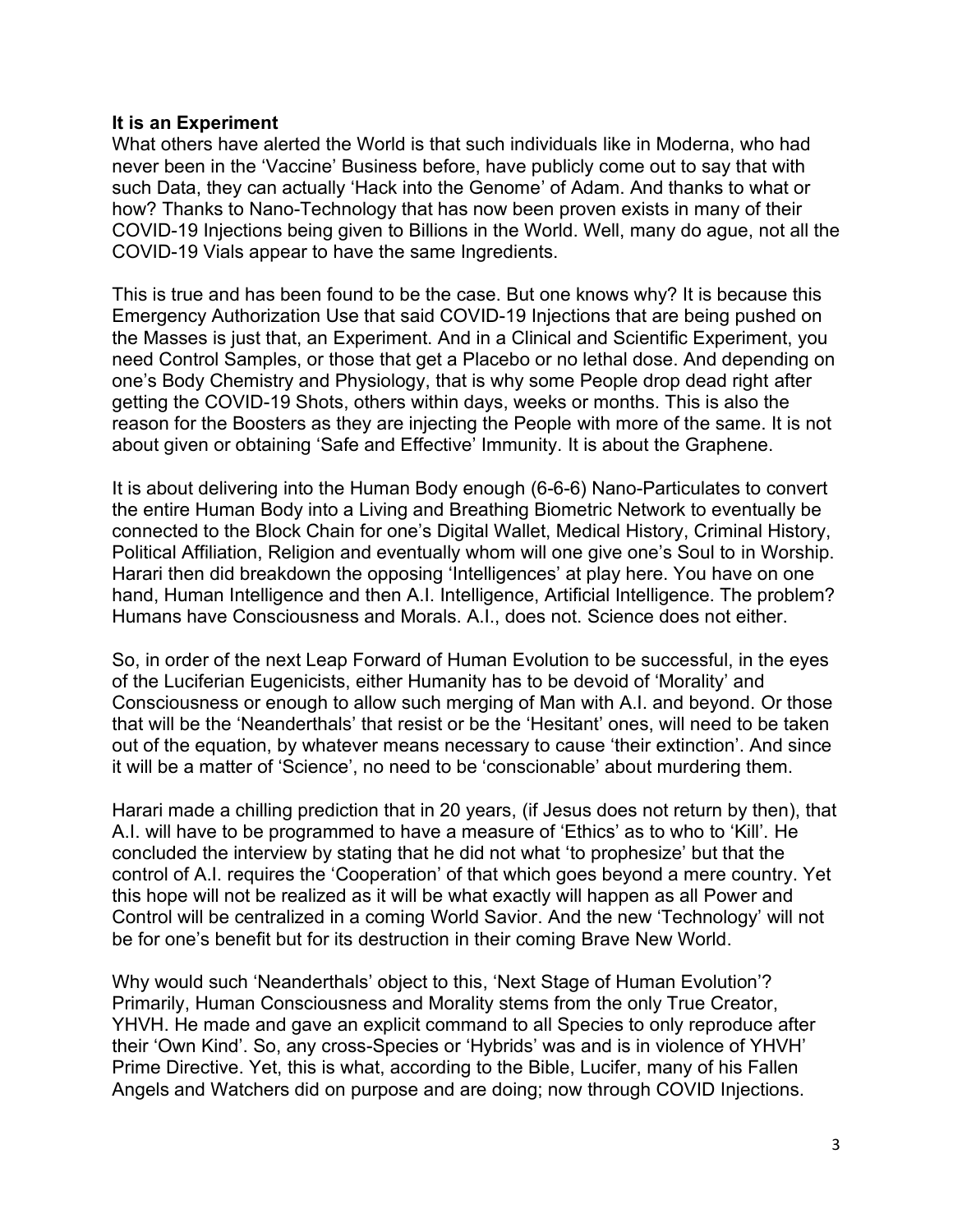# **Gods of Trans-Humanism**

They crossed Species and for that, it was a Sin and so dire was the consequence that the entire Human Race had to be 'wiped-out', literally by the Flood of Noah for a new 'Reset'. So, this is the real reason for the 'Vaccine' Mandates. It is a 'Purge' going on to identify and eventually target all those that have precisely a Conscious and abide by a Morality. Or in other words, the dreams of Eugenicists to illuminate any Human they see or deem as 'Inferior' or 'Non-Essential'. It is now possible to cull, biologically en-masse. How? Through Injections as a delivery mode, to include like Microneedle Array Patches.

That once incorporated in the Biological Tissue of a Human Body, thanks to the Nano-Particulates, can be activated to transmit through Sound and/or Light. 'Commands' would be able to be 'Download' -no different than in an Internet Network. This is the Plan to incorporate every 'Thing' to the Internet of Things. Exactly. As Harari stated, those Companies that own Data, will own You. Realize that Facebook, Pokemon Live, and the like have been funded by the CIA. See Endnotes for citations and Article references. In part, that is why the many prior Scientific Research Papers proving this, have been retracted.

But this is broadly assuming most Humans on Earth would even object to this type of Technology that is being introduced in the COVID-19 Injections. Most People, one would venture to presume would actually welcome this. The issue is that there are still enough of those People that know the Nefarious Agenda, ultimately behind this push. It is a spiritual one, as again, the threshold of Humans now having the Power and Ability to program and control the Human Genome has made now the top Luciferian Elite, Eugenics, 'GODs' on Earth. And as a 'God', such have the power to 'Give Life' and 'Take Life'.

And all those that will refuse to allow their version of Humanity to have their 'Great Leap Forward', biologically will have to be dealt with to be taken out of their way. Since the mid-2010s, especially with CRSPR Technology, the breakthrough has now been achieved where the Human Genome can be cut, spliced, diced, altered, stopped, activated and controlled. Essential, Humanity has now crossed the 'Divine Threshold' in that they have become 'Like GOD', the Creator. With echoes of the Genesis Account of the Bible, the stipulation of what constitutes a 'GOD" is that GOD is a Creator. Creator of Life and of Genes. If you control the Genes, you control Life. If you control the Genes, you are a GOD.

And Biblically speaking, the ability to manipulate the Human Genome will such that the quest for 'Immortality' and to 'Live Forever' will be achieved, although temporarily. This type of New Science is called Trans-Humanism and as with 'New Science', many People are leery or cautious about its unknowns. However, those Powers-That-Be that will to use that for Military and Mass Control of the Masses, have now in their ability to do just that, and they will. No evented 'Weapon', has never been used on Humans. This is why, since March 2020 many of the Scientific Research Papers that had proudly and clearly articulated their findings and associations with having Nano-Technology be that 'Interface' between Man and Machine have been systematically 'Retracted'.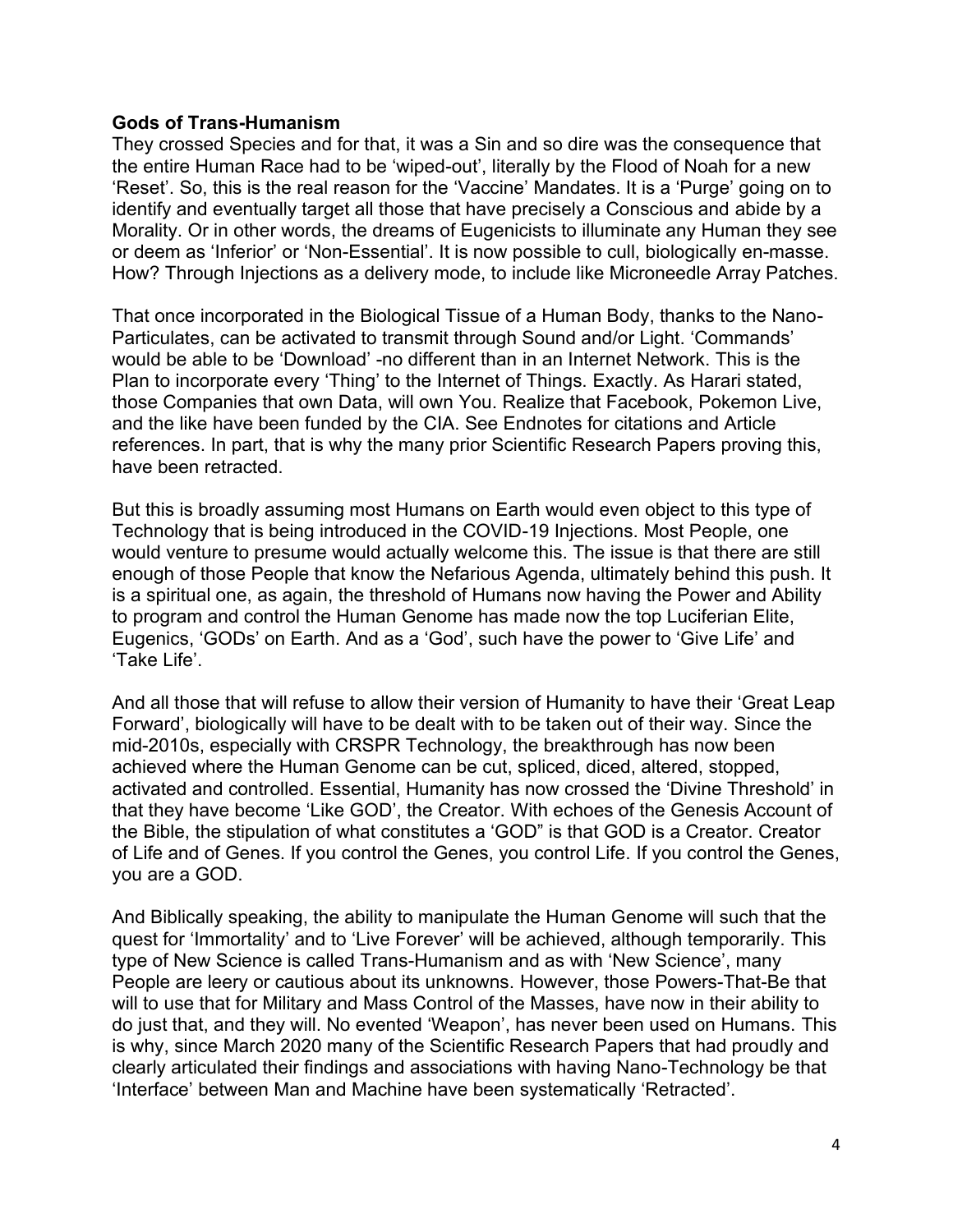# **A Living Biometric Network**

Any 'hint' that such Nano-Particulates can be 'injected' through 'Vaccines' that will essentially convert the Living Tissue into a Biometric Network is now Censored Territory. Why the fear of having the average Person know about this type of Technology, let alone understand it? It is because it is what is being injected into People, by the Millions, if not Billions by now. And it is about using COVID-19 as a Façade, a Cover through Fear and to inoculate as many People in the world. The goal? As mentioned, transform all Human Beings, as much as possible into 'Living Biometric Networks that can be programmable. It is to totally control all Human Beings; their Body, Mind and eventually the Soul.

This then crosses over to the Biblical, in that Jesus warned in the last book of the Bible, Revelation that there would be coming a day, in the Last Days, just before His return that a Medical Tyranny would be used as an excuse to coerce or 'Cause' all People on Earth to take a 'Mark'. This device or Patch or whatever technology it will eventually look like will however be introduced to the Human Bodies through their Right Hand or Forehead. The issue? This Mark of the Beast, associated with a Number, that of 666 is what will then allow the Powers-That-Be total control and surveillance of a Person, from the inside. It will be such a total control, to the point that People will be monitored on the bases on what then People can 'Buy or Sell'.

Worse, is the warning by Jesus is that if one takes this Mark, the change that the Nano-Technology will have on the Human Body is that its Genome will no longer be 'Human'. In some amazing facet, the line will be crossed as to what constitutes being Human, or enough. The issue? It is because the Creator GOD, YHVH who created Life and Genes, and has even interposed His Name in every DNA Strand became a Human Being, Genetically. Why? But for the sole purpose of saving a lost Humanity's damaged DNA caused by Sin. So, an exchange happened. Perfect Genes for Imperfect Genes was agreed to by Jesus, the SON of GOD.

And this is why only in Jesus, is a resurrected Body promised, Genetically restored to its original design, purpose and Glory. What Lucifer and their 'Frankenstein Science' will pale in comparison. Jesus gave up His Perfect Genetic Body, for it was not corrupted Genetically with Sin. This was also the reason for Him being needing to be conceived immaculately. Jesus was a Willing Sacrifice so that Mankind would be restored Genetically and Live Forever as originally designed. GOD warned in the Bible that in the Last Day, it would be like the Days of Noah.

And 1 main undertaking, worldwide then was the manipulation of the Human Genome. So much so, that it was only Noah that was found to be 'Fully Human' or 'Perfect in his 'Gene-ration' and thus worthy to be saved. Then in Daniel, there is a description of how in the Last Generation, just before the return of Jesus, the 'They' would be 'Mixing' with the 'Seed of Men'. This is not talking about Marriage. This is inference to the Fallen Angels of the Days of Noah that are back with a vengeance mixing their 'Seed' with that of Humanity. How? Nano-Technology. Their Mixing has begun, 1 COVID-19 Injection at a time. This is why all the Medical Censorship and 'Vaccine' Mandates. Evidence?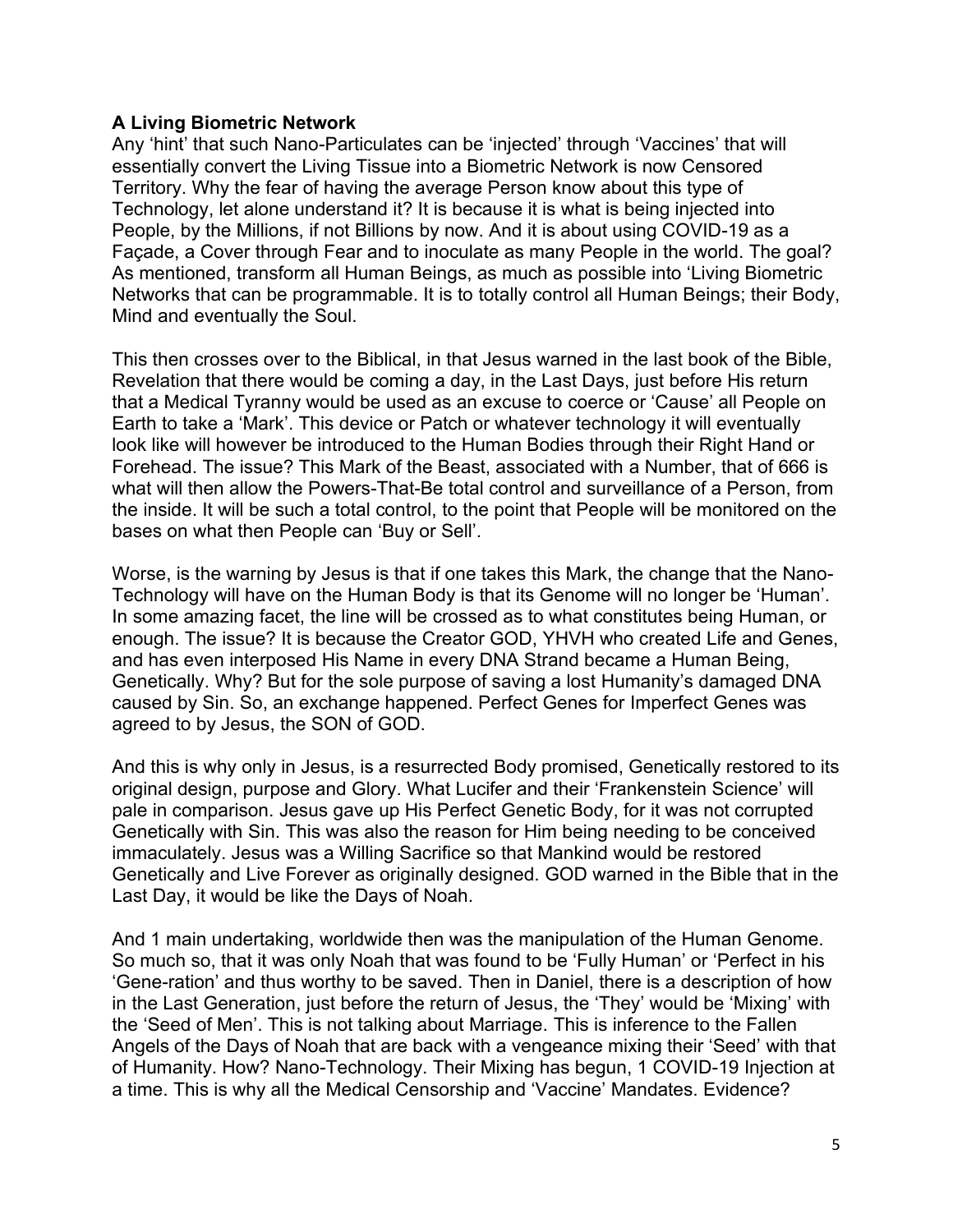A few brave Doctors like Dr. Madej, Dr. Botha of South Africa and Dr. Zalewski of Poland have all found 'Hydras' in random COVID-19 Vails. So, the End Game is for the Powers-That-Be to force all People to get the Graphene (6-6-6) Injections. How? They are cornering the World through Economic: Hyper-Inflation, Unemployment, Business Closures. Restrict Personal Freedoms, Public Access to Essential Services like Grocery Shopping, Travel, etc., to force all to get the Injections. It is not about Immunization but about getting the Nano-Particulates into as many People' Bodies as possible.

And those that survive their deadly concoction of Poisonous Ingredients will be usheredin into their COVID World Order and Brave New World Biological Caste System. What is at play here is a Luciferian Conspiracy to counterfeit this Salvation, Promise of Eternal Life and that is going to be done through the manipulation of Gene Editing or Genetic Engineering. And the 'Neanderthals' of the World that stand in their way? Use your imagination. There are numerous sad historical references to choose from. But, no, their coming Brave New World with 'Caste' Systems will not be about enhancing and promoting Humanity to the wonders of YHVH's Creation and purpose. No.

It will be to deface YHVH's image in one's DNA and transform that 'Image' to the likeness of Lucifer. Why him? According to the Bible, he seeks to be the Creator God instead of YHVH. And he has already promised this Lie to Humanity since Eve in the Garden. And what was that Promise? That Lucifer could provide 'True Eternal Life' that would not cause Humanity to 'Die' and that YHVH is lying to Humanity about being able to achieve Eternal Life. But thanks to Nano-Technology, Humanity has crossed this 'God' threshold of being able to 'Create', control, command its very own Genome. They are the Gods of the Genome now.

## **Main Sources**

 $\overline{\phantom{a}}$  , and the set of the set of the set of the set of the set of the set of the set of the set of the set of the set of the set of the set of the set of the set of the set of the set of the set of the set of the s

**The Future of Sapiens** Yuval Noah Harari: 60 Minutes October 31, 2021 (Halloween) <https://www.youtube.com/watch?v=EIVTf-C6oQo>

**CIA-Backed, NSA-Approved Pokemon GO Users Give Away All Privacy Rights** <https://sociable.co/technology/cia-backed-pokemon-go-privacy/>

**Jacinda Ardern admits Covid plan will lead to two-tier society in New Zealand**  [https://www.msn.com/en-gb/travel/news/jacinda-ardern-admits-covid-plan-will-lead-to](https://www.msn.com/en-gb/travel/news/jacinda-ardern-admits-covid-plan-will-lead-to-two-tier-society-in-new-zealand/ar-AAPTMGF)[two-tier-society-in-new-zealand/ar-AAPTMGF](https://www.msn.com/en-gb/travel/news/jacinda-ardern-admits-covid-plan-will-lead-to-two-tier-society-in-new-zealand/ar-AAPTMGF)

#### **#534: GRAPHENE OXIDE** <https://www.postscripts.org/ps-news-534.html>

**#454: MODERNA CMO: REWRITING GENETIC CODE** <https://www.postscripts.org/ps-news-454.html>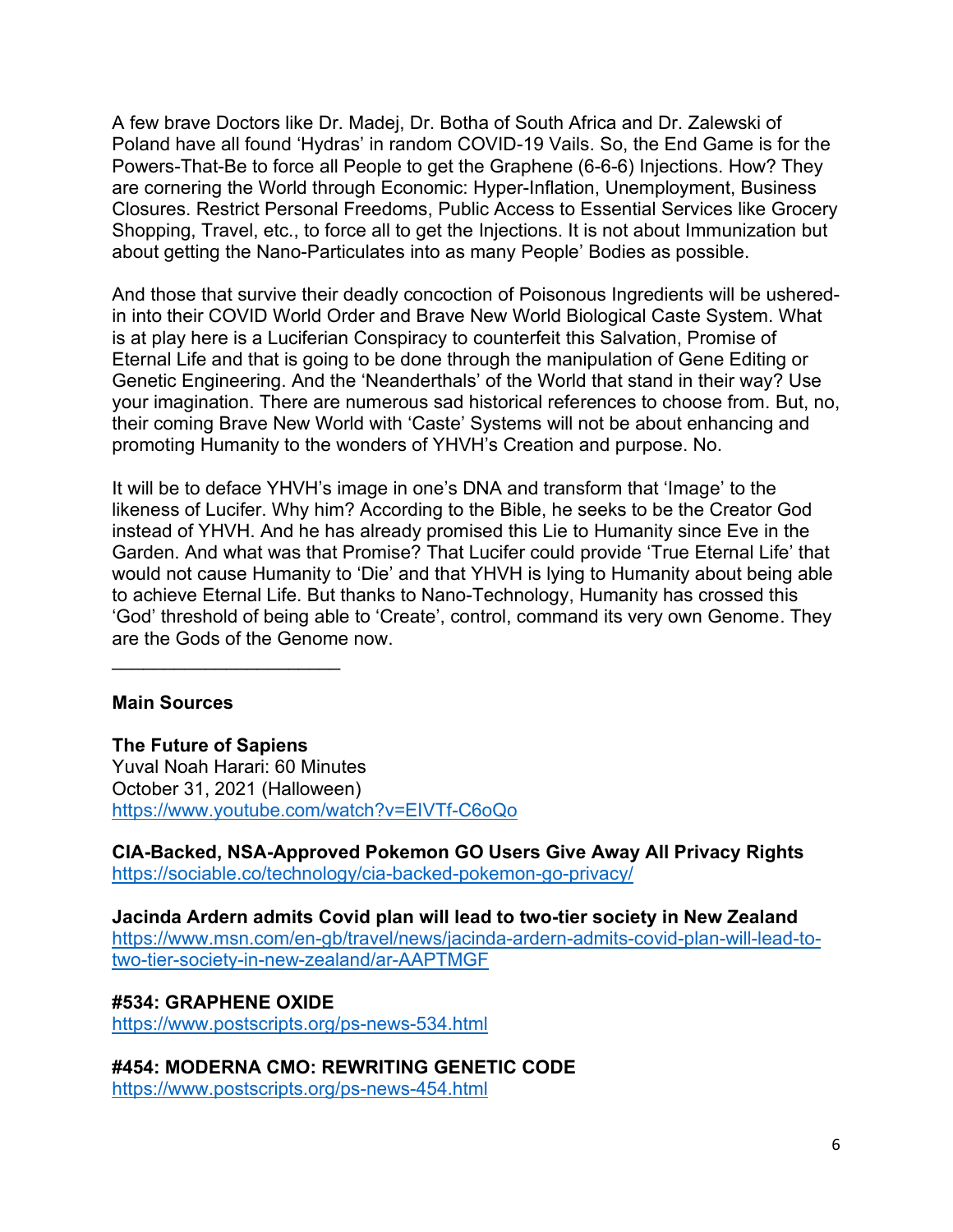## **Addendum: From A Carbon to a Diamond**

Carbon forms the Building Blocks of the Physiological Human Body and every Living Tissue on Earth. Biblically speaking, due to Sin, 'From Dust (Carbon) You came from or were Created, to Dust you shall return'… to the Earth. Human Beings, though created in the unique 'Image and Likeness' of YHVH, the Creator had originally designed the Human Body for Eternity. Due to Sin, its Genetic Deterioration took hold and thus the Aging Process and eventual 'Death' or expiration of the Body ensued. It is also why Mankind was and is designed for Earth only as Earth also incorporates the Number of Man, 6.

Thus Carbon having a 6-6-6 link to the Number of Man and 666 of Revelation 13 is that it is Carbon Based and speaks of Death. But realize that also, Carbon is what can lead to Diamonds. It is when Carbon is subjected to prolonged immense pressure and heat that it is transformed into a Brilliance of the Hardest Substance known to Mankind, a Diamond. And with each 'Cut' and Handling, the more it is Cut and Handled, the more it reflects the Light Sources.

#### *CARBON ATOMS CORRUPTION*

*6 PROTONS - 6 NEUTRONS - 6 ELECTRONS*

*(6) THE NUMBER OF MAN And Place of Creation Origin and Destiny*

*Basic Platonic Elements of Creation 720° 1440° 2160° 3600° 6480° / 2160° = 6.66…*

*EARTH: 2160° MILES RADIUS = 6 X 6 X 6 X 10 MILES*

*MOON: 2160° NAUTICAL MILE RADIUS = 6 X 6 X 6 X 100 MILES*

#### *CARBON*

*Allotropes: Graphite, Diamond, Others*

#### *Appearance*

*1. Graphite: black, metallic-looking 2. Diamond: clear*

*Standard Atomic Weight Ar, std(C) [12.0096, 12.0116] conventional: 12.011[1]*

| <b>Atomic Number:</b>          | $(Z)$ 6           |
|--------------------------------|-------------------|
| Group Group:                   | 14 (carbon group) |
| Period                         | Period 2          |
| Block:                         | p-block           |
| <b>Electron Configuration:</b> | [He] 2s2 2p2      |
| Electrons Per Shell:           | 2.4               |